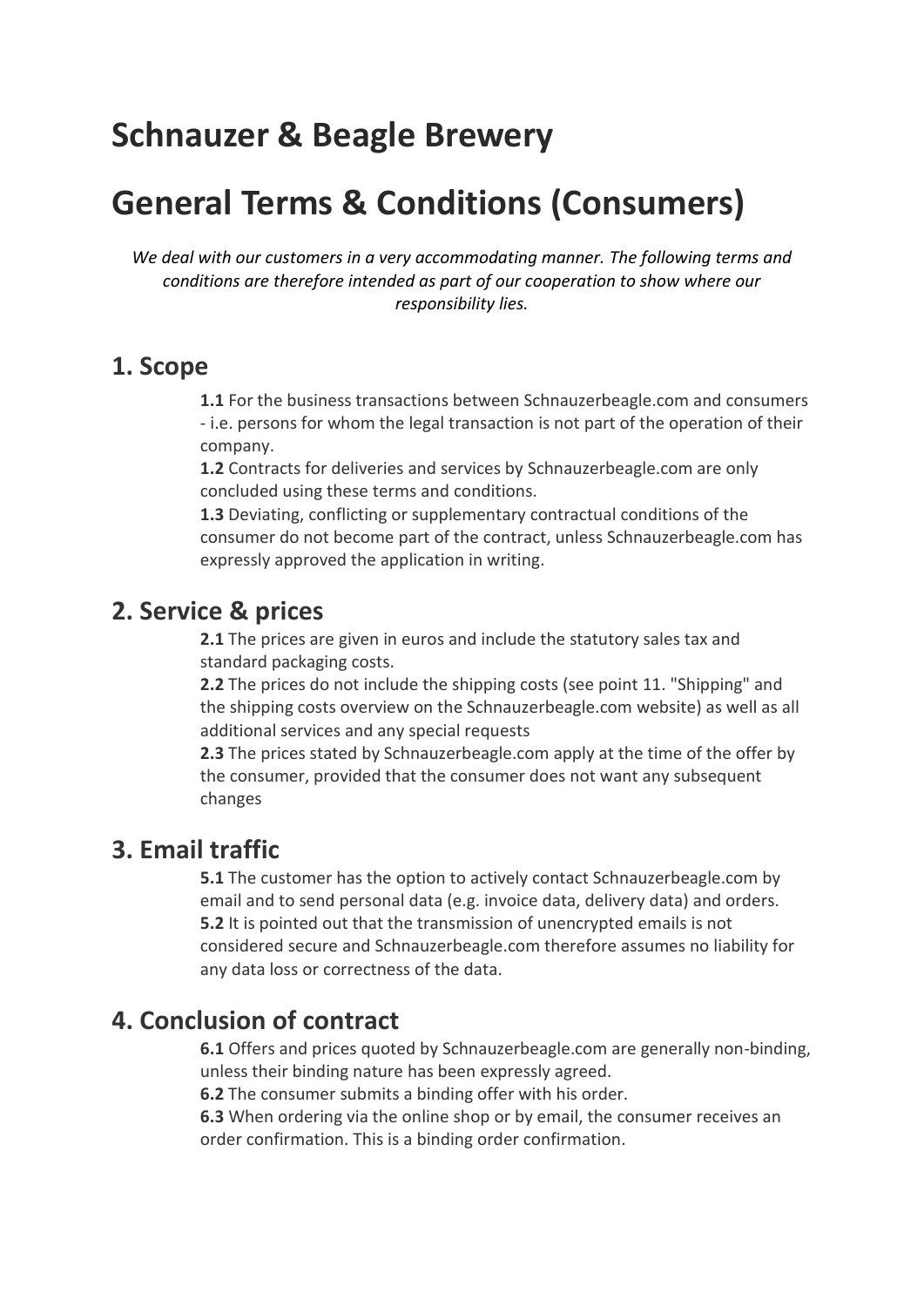**6.4** Schnauzerbeagle.com can accept offers from consumers within one week after receipt of the offer, or in the case of an order via the online shop within three days. A contract is only concluded when the consumer receives an order confirmation.

### **5. Retention of title**

The contractual items remain the property of Schnauzerbeagle.com until the invoice amount has been paid in full.

## **6. Subsequent changes to the contract**

**6.1** Changes to the order by the consumer after the contract has been concluded require the consent of Schnauzerbeagle.com.

**6.2** The consumer bears all additional costs that Schnauzerbeagle.com incurs as a result of subsequent changes to the order by the consumer. This also includes the cost of the machine downtime caused by the changes.

**6.3** Schnauzerbeagle.com is not liable for compliance with the original delivery time in the event of subsequent changes by the consumer.

## **7. Right of withdrawal**

**7.1** Schnauzerbeagle.com has the right to withdraw from an already concluded contract if either the transmitted print data or the fulfillment of the contract violate Austrian criminal law or are racist, federal constitution of the Republic of Austria or other immoral goals.

**7.2** In the event of force majeure or other unforeseeable, exceptional and nonculpable circumstances (e.g. in the case of material procurement difficulties due to a lack of raw materials, strikes, lockouts, official intervention, energy supply difficulties or the like) - if Schnauzerbeagle.com is prevented from fulfilling its obligation in good time - the delivery time will be extended accordingly Scope (maximum five weeks). If Schnauzerbeagle.com is prevented from fulfilling its contractual obligations in good time due to the circumstances mentioned and if the delay in performance lasts longer than five weeks, there is a mutual right of withdrawal. If the delivery time is extended or if Schnauzerbeagle.com is released from its performance obligation, the consumer cannot derive any claims for damages from this. The circumstances mentioned can be under pressure.

# **9. The consumer has no right to withdraw from distance contracts**

**9.1** if Schnauzerbeagle.com has started to perform the service before the end of the withdrawal period - based on an express request by the consumer and confirmation of the consumer that he is aware of the loss of the right to withdraw from the contract - and the service has then been rendered in full;

**9.2** Goods that are made according to customer specifications or are clearly tailored to personal needs.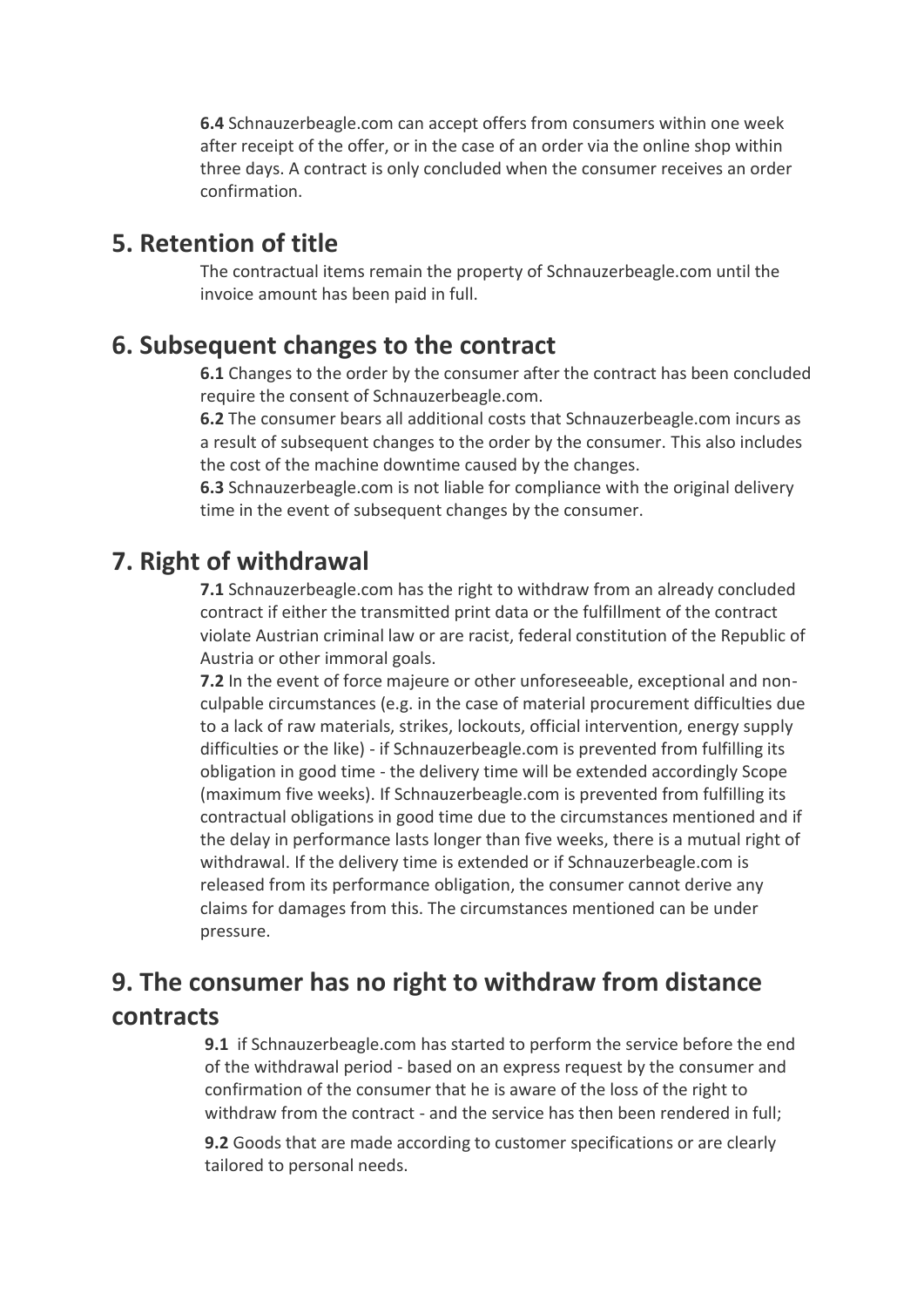**9.3** In the case of contracts that are not listed in 7.3. listed, the consumer has the right to withdraw from the contract within 14 days without giving any reason.

# **10. The withdrawal period is 14 days and is calculated as follows:**

**10.1** in the case of a service contract, calculated from the day the contract was concluded;

**10.2** in the case of a sales contract, calculated from the day on which the consumer or a third party named by him, who is not the carrier, took possession of the goods;

**10.3**. in the case of a contract for several goods that the consumer has ordered as part of a single order and that are delivered separately, counting from the day on which the consumer or a third party named by him, who is not the carrier, receives the last goods in Has taken possession;

**10.4** In order to exercise the right of withdrawal, the consumer must contact info@schnauzerbeagle.com about his decision to withdraw from the contract. **10.4** To meet the withdrawal deadline, it is sufficient if the consumer sends a declaration of exercise of the right of withdrawal before the withdrawal period expires.

### **11. Consequences of withdrawal**

**11.1** If the consumer exercises his legal right of withdrawal,

Schnauzerbeagle.com is obliged to make all payments made by the consumer including the shipping costs (with the exception of those shipping costs that the consumer chose for a shipping method other than the cheapest standard delivery offered by Schnauzerbeagle.com) to be reimbursed immediately and at the latest within 14 days of receipt of the cancellation notice. The same means of payment that the consumer used in the original transaction will be used for the repayment, unless expressly agreed otherwise. Under no circumstances will the consumer be charged a fee for the repayment.

**11.2** Schnauzerbeagle.com is entitled to refuse repayment until the goods to be returned are received or until proof is received that the goods have been returned (whichever is the earlier).

**11.3** The consumer must return or hand over the goods to Schnauzerbeagle.com immediately (at the latest within 14 days) from the day on which he informs Schnauzerbeagle.com of the withdrawal from the contract. The deadline is met if the goods are dispatched before the 14-day deadline.

**11.4** Schnauzerbeagle.com bears the direct costs of returning the goods. **11.5** If the consumer has demanded that Schnauzerbeagle.com should start performing services during the withdrawal period, he must pay printing.at an appropriate amount that corresponds to the portion of the services already provided by the time the right of withdrawal was exercised Compares to the total scope of the services provided in the contract.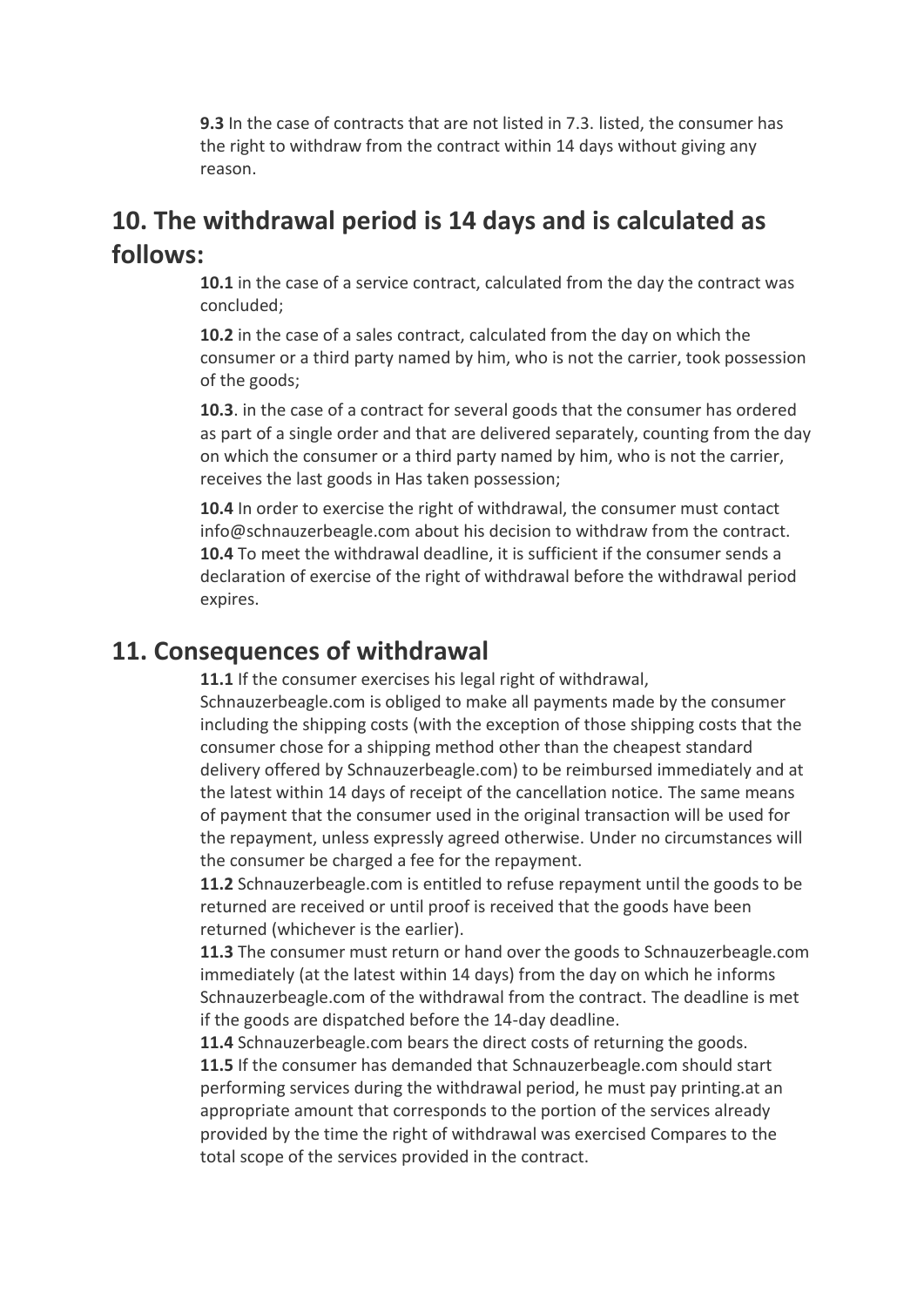### **12. Payment**

**12.1** Invoices are sent together with the order or separately by post. The due date is expressly stated on the invoice.

**12.2** For larger orders as well as orders that require the purchase of special ingredients, Schnauzerbeagle.com can require the consumer to make an advance payment and - in accordance with the work performed - also to make partial payments by delivering partial invoices.

## **13. Late payment**

**13.1** In the **event of late** payment, the consumer has to pay default interest of 5% above the EURIBOR (Euro Interbank Offered Rate).

**13.2 In** the event of a delay in payment, the consumer undertakes to replace expenses necessary for the appropriate legal prosecution and reasonable in relation to the claim. If a debt collection agency is included, the consumer is obliged to reimburse the costs resulting from Schnauzerbeagle.com, provided that these do not exceed the maximum fees due to the debt collection agencies in accordance with the BMWA ordinance.

**12.3** The assertion of further damage caused by delay is not excluded. **12.4** In the event of default in payment, Schnauzerbeagle.com is entitled to make invoices that are not yet due, to demand partial payments for the costs already incurred, to make the further work on open orders dependent on partial payments to be made in advance and to settle all open invoice amounts. In addition, Schnauzerbeagle.com is entitled to withhold the goods that have not yet been delivered until all outstanding down payments, partial payments and invoice amounts have been paid in full.

**12.5** If the consumer concludes the contract on behalf of a third party, he is liable for the collectibility of the claim against that third

party. Schnauzerbeagle.com can only demand payment of the outstanding claim from the consumer after unsuccessful reminder from the third party.

**12.6** In the case of billing to third parties, the consumer is **jointly and severally** liable for the payment of the invoice amount in addition to the recipient of the invoice.

# **14. Shipping**

**14.1** Schnauzerbeagle.com delivers in the European Union.

**14.2** The currently possible shipping methods and their costs are displayed on the Schnauzerbeagle.com website under "Shipping costs".

**14.3** Schnauzerbeagle.com is entitled to deliver orders in partial

deliveries. Partial invoices are also permitted for partial deliveries.

**14.4** The delivery or production time depends on the type of product and the scope of the order. Detailed information can be found in the online price table on the Schnauzerbeagle.com website. The delivery time is measured from the conclusion of the contract, provided that at this time Schnauzerbeagle.com all the necessary work documents, in particular the printable templates (see point 16. "Supplied materials") are available and nothing different has been noted in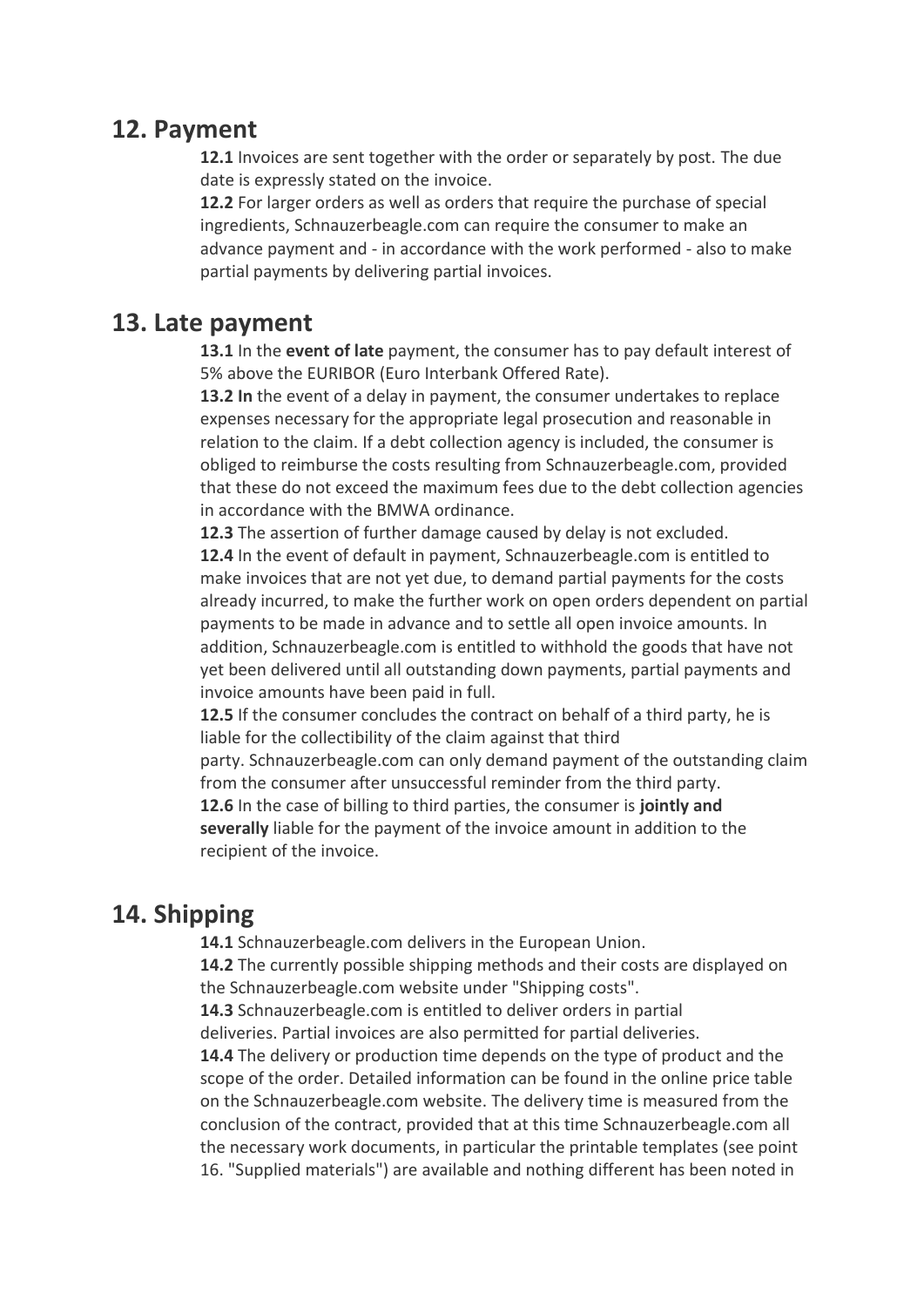the order confirmation. Otherwise, the delivery time begins when the specified conditions are met.

**13.5** The duration of the delivery period is interrupted for the duration of the inspection of sent brush prints, proofs or failure samples as well as for the duration of the inspection of print results sent for approval by the consumer. **13.6** The delivery times specified by Schnauzerbeagle.com in the order confirmation do not include the promise of a fixed date. Fixed dates are to be agreed separately in writing.

**14.7** If compliance with the delivery time depends on the timely participation of the consumer (e.g. provision of fault-free data and required working documents, immediate checking of preliminary and interim results, delivery of the films, author's correction) and if the latter fails to meet its duties to cooperate on time, Schnauzerbeagle.com is liable not for compliance with the agreed delivery date. This also applies in the event of subsequent order changes by the consumer. In addition, Schnauzerbeagle.com is entitled to reimbursement of any costs that it may incur - culpably caused by the consumer.

**14.8** The risk of loss or damage to the goods is transferred to the consumer when the goods are handed over to the delivery address specified by the consumer. The handover is the same if the consumer is in default with the acceptance of the goods. If the consumer himself has concluded a transport contract without using a selection option proposed by Schnauzerbeagle.com, the risk passes to the carrier as soon as the goods are handed over.

## **15. Delay in delivery**

**15.1** In the event of a delay in delivery, the consumer must set a reasonable grace period of at least one week based on the respective order. After the grace period has expired without effect, the consumer can withdraw from the contract by setting a new grace period of at least one week.

**14.2** However, in the event of a delay in delivery, the consumer can withdraw from the contract immediately if there is a fixed deal or Schnauzerbeagle.com unjustifiably and finally refuses the service or is unable to deliver within a reasonable period.

**14.3** If the consumer withdraws from the contract due to a delay in delivery, the contract will be **canceled** step by step.

### **16. Delay in acceptance**

- a. **15.1** The consumer is obliged to immediately accept the goods sent in accordance with the contract or made available for collection.
- b. **15.2** If the consumer is in default of acceptance, Schnauzerbeagle.com is entitled to store the goods for a period of 4 weeks at the risk and expense of the consumer himself or with a freight forwarder (see also item 17 "Storage").

## **17. Warranty**

**17.1** In the **event of** a justified complaint, the consumer can choose between improvement and exchange. Schnauzerbeagle.com is entitled to refuse the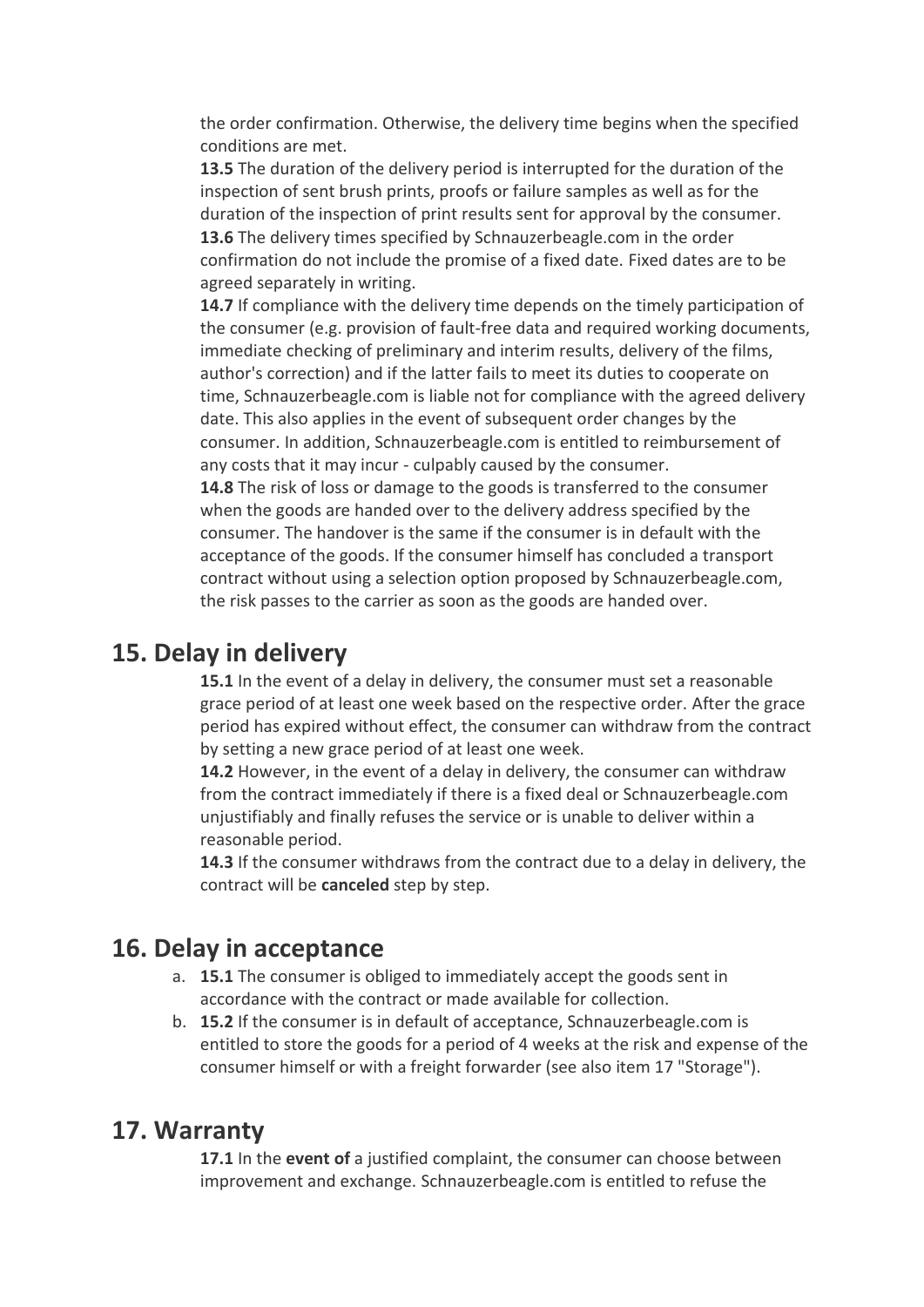chosen remedy if it is impossible or involves a disproportionate effort compared to the other remedy. If an improvement or an exchange is not possible or feasible, the consumer can demand price reduction or - if it is not just a minor defect - conversion of the contract.

# **18. Limitation of liability**

**18.1** Claims for damages by the consumer are excluded, unless the damage was caused by willful or grossly negligent actions. In the event of slight negligence, Schnauzerbeagle.com is only liable for any personal injury.

**18.2** In the event of liability, only monetary compensation can be requested. **18.3** Claims for damages in the event of other forfeiture must be made within three years of becoming aware of the damage and the damaging party.

## **19. Final provisions**

**19.1** Austrian law applies. The provisions of the United Nations Convention on Contracts for the International Sale of Goods do not apply. For any legal disputes arising from the contract, the mandatory consumer law provisions at the consumer's place of residence apply to the contractual relationship. **19.2** If the consumer is domiciled or habitually resident in Austria or is employed in Austria, the competent court at the domicile, place of habitual residence or employment of the consumer is solely responsible for all disputes arising directly or indirectly from the contract . This does not apply to legal disputes that have already arisen.

**19.3** The contract language is English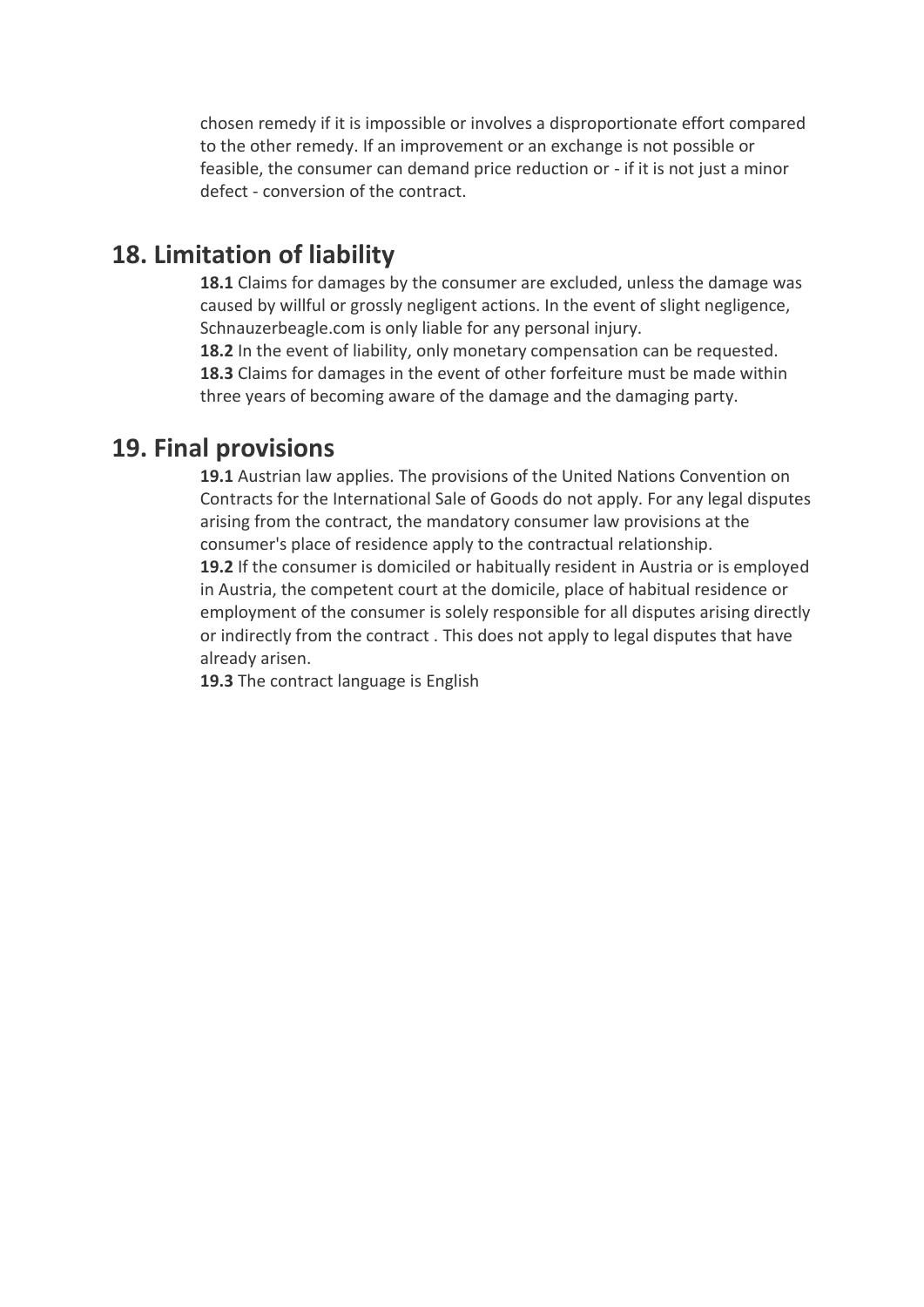# **General Terms & Conditions (Businesses)**

*We deal with our customers in a very accommodating manner. The following terms and conditions are therefore intended as part of our cooperation to show where our responsibility lies.*

## **1. Scope**

**1.1** For all business relationships between Schnauzer & Beagle and natural or legal persons who are not consumers within the meaning of the KSchG (hereinafter: entrepreneurs), the following general terms and conditions apply.

**1.2** These terms and conditions also apply to all future business relationships with the entrepreneur, even if they are not expressly agreed again. The version valid at the time the contract is concluded is decisive.

**1.3** Contracts for deliveries and services by Schnauzer & Beagle are only concluded using these terms and conditions.

**1.4** Deviating, conflicting or supplementary contractual conditions - in particular business or delivery conditions of the entrepreneur - do not become part of the contract, unless Schnauzer & Beagle.at has expressly agreed to their application in writing.

# **2. Service & prices**

**2.1** The prices are given in EURO and include the statutory sales tax, unless they are expressly marked as net prices, as well as the standard packaging costs.

**2.2** The prices do not include the shipping costs (see point 11 and the overview of shipping costs on the Schnauzer & Beagle.at website) as well as all additional services and any special requests (see point 4 in particular). Any shipping costs are always listed separately.

**2.3** The prices stated by <https://www.schnauzerbeagle.com/> apply at the time of the offer by the entrepreneur, provided that the entrepreneur does not want any subsequent changes.

# **3. Email traffic**

**3.1** The customer has the possibility to actively contact <https://www.schnauzerbeagle.com/> by email and to send personal data (e.g. invoice data, delivery data) and orders.

**3.2** Please note that the transmission of unencrypted emails is not considered to be secure and therefore Schnauzer & Beagle.at assumes no liability for any loss of data or the correctness of the data.

# **4. Conclusion of contract**

**4.1** Offers and prices quoted by Schnauzer & Beagle.at are generally non-binding, unless their binding nature has been expressly agreed.

**4.2** The entrepreneur makes a binding offer with his order.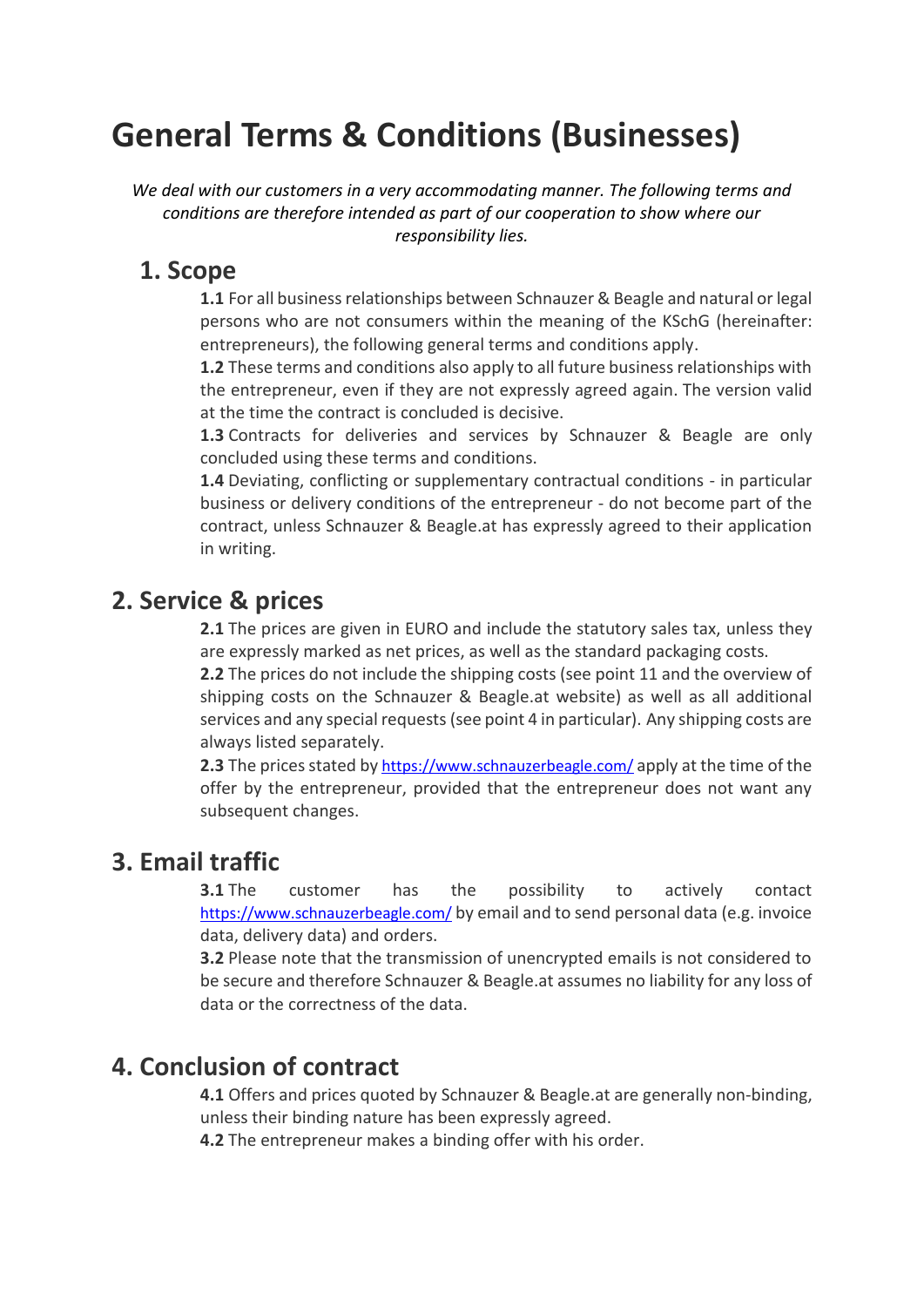**4.3** When ordering via the online shop or email, the entrepreneur receives an order confirmation. This is a binding order confirmation.

**4.4** Schnauzer & Beagle.at can accept offers from entrepreneurs within one week after receipt of the offer, in the case of an order via the online shop within three days. Schnauzer & Beagle.at is entitled to refuse to carry out the order - for example after checking the creditworthiness of the entrepreneur.

**4.5** Objections to possible deviations in the content of an order confirmation from the order must be raised within two working days after receipt of the order confirmation, otherwise the content of the order confirmation is deemed to be agreed.

# **5. Retention of title**

**5.1** Any contractual items remain the property of Schnauzer & Beagle.at until the invoice amount has been paid in full. The following provisions also apply:

5.1.1 The goods remain the property of Schnauzer & Beagle.at until full payment of all claims by Schnauzer & Beagle against the entrepreneur on the invoice date. In the case of an ongoing invoice, the reserved property is considered as security for the balance claim of Schnauzer & Beagle.

5.1.2. The claims of the entrepreneur from a resale of the goods subject to retention of title are assigned to Schnauzer & Beagle.at as soon as an order is placed to secure all claims of Schnauzer & Beagle.at from the business relationship.

5.1.3. The entrepreneur is not entitled to dispose of the reserved goods in any other way. At the request of Schnauzer & Beagle.at, the entrepreneur is obliged to notify the third party ordering of the assignment to Schnauzer & Beagle.at.

5.1.4.. If the value of the collateral existing for Schnauzer & Beagle.at exceeds the total claim by more than 20%, Schnauzer & Beagle.at is obliged to release collateral at the discretion of the entrepreneur at the request of the entrepreneur or a third party affected by the over-collateralisation of Schnauzer & Beagle.at.

### **6. Subsequent changes to the contract**

**6.1** Changes to the order by the entrepreneur after the contract has been concluded (e.g. also in the context of the so-called orderer and author correction) require the approval of Schnauzer & Beagle.at. Subsequent changes also include repetitions of test prints that are requested by the entrepreneur due to a slight deviation from the template or its details.

**6.2** The entrepreneur bears all additional costs that Schnauzer & Beagle.at incurs due to subsequent changes to the order by the entrepreneur. This also includes the cost of the machine downtime caused by the changes.

**6.3** Schnauzer & Beagle.at is not liable in the event of subsequent changes by the entrepreneur for compliance with the original delivery time.

# **7. Invoice price**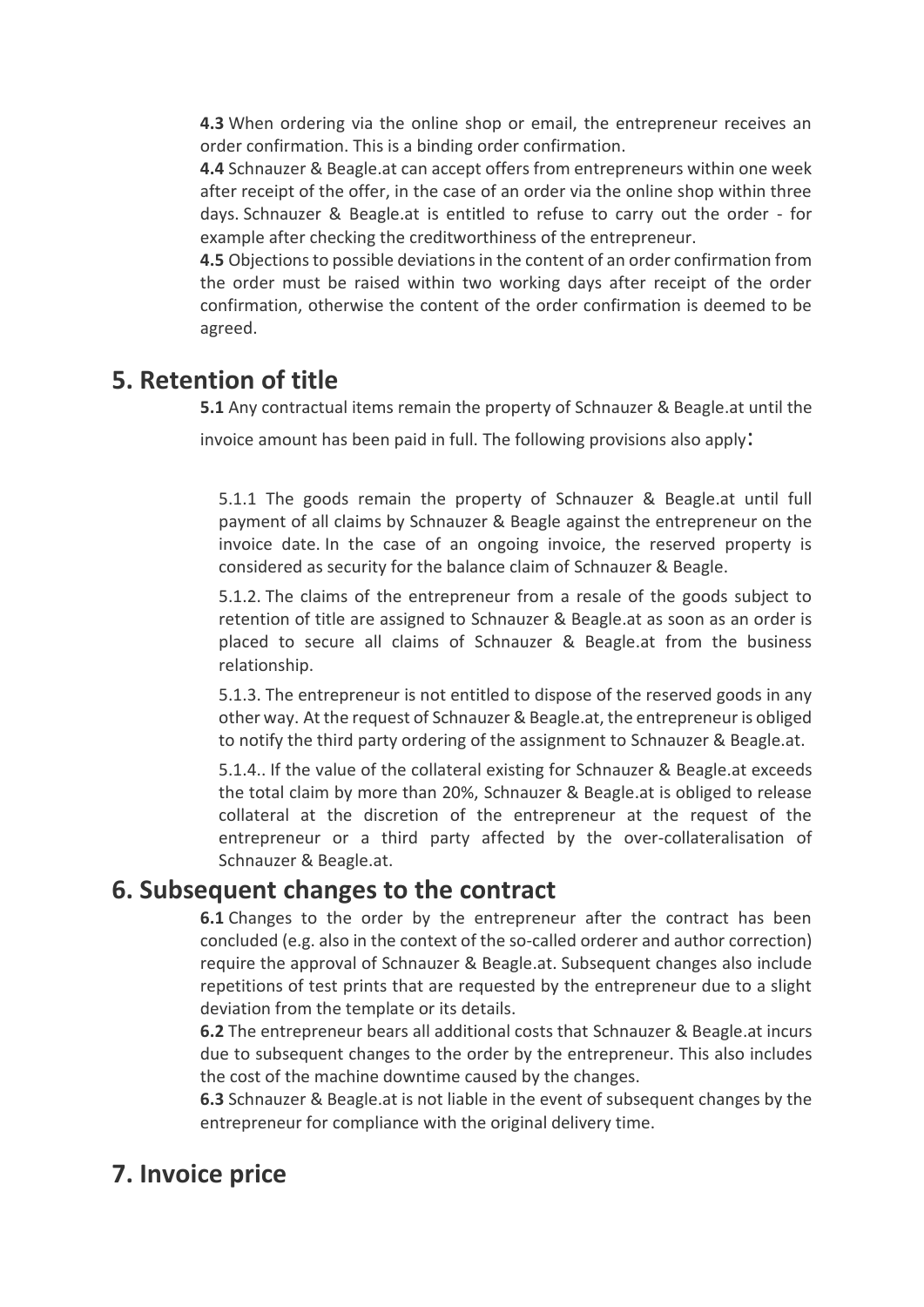Schnauzer & Beagle.at invoices the deliveries and services on the day of (also partial) delivery or when the goods are stored for the entrepreneur or kept ready for him on call. The accounting is done in EURO. The invoice price can deviate from the order price if subsequent changes are made by the entrepreneur after the order has been specified (see point 7).

#### **8. Payment**

**8.1** Invoices are sent together with the order or separately by post. They are due within 14 days or to be paid at the payment terms specified on the invoice.

**8.2** Unless another bank account is specified on the invoice, payments must be made to the following bank account:

**Payee:** Schnauzer & Beagle TBC **IBAN:** tbc **BIC:**

tbc

**8.2** Before making a conditional down payment, Schnauzer & Beagle.at is under no obligation to execute the order. Any adverse consequences that may arise from this (eg failure to meet the delivery deadlines) will be borne by the entrepreneur.

**8.3** Offsetting against claims of Schnauzer & Beagle.at with counterclaims of whatever kind is excluded. The entrepreneur is not entitled to withhold payments.

**8.4** Justified complaints do not entitle to withhold the entire, but only a reasonable part of the invoice amount.

**8.5** Any discounts for resellers (partners) will be displayed in the online product order form after entering a valid reseller email address and password. Any additional discounts that may be available are automatically assigned to the inhouse entry. Special agreements are only possible in exceptional cases and require the approval of the executive board of Schnauzer & Beagle.at.

#### **9. Late payment**

**9.1** In the **event of late** payment, the entrepreneur has to pay default interest of 5% above the base rate.

**9.2** the event of default, the entrepreneur undertakes to bear all costs and expenses associated with the collection of the receivable or other costs necessary for appropriate legal prosecution.

**9.3** The assertion of further damage caused by delay - in particular the damage caused by the fact that due to non-payment correspondingly higher interest on any credit accounts of Schnauzer & Beagle.at - is not excluded.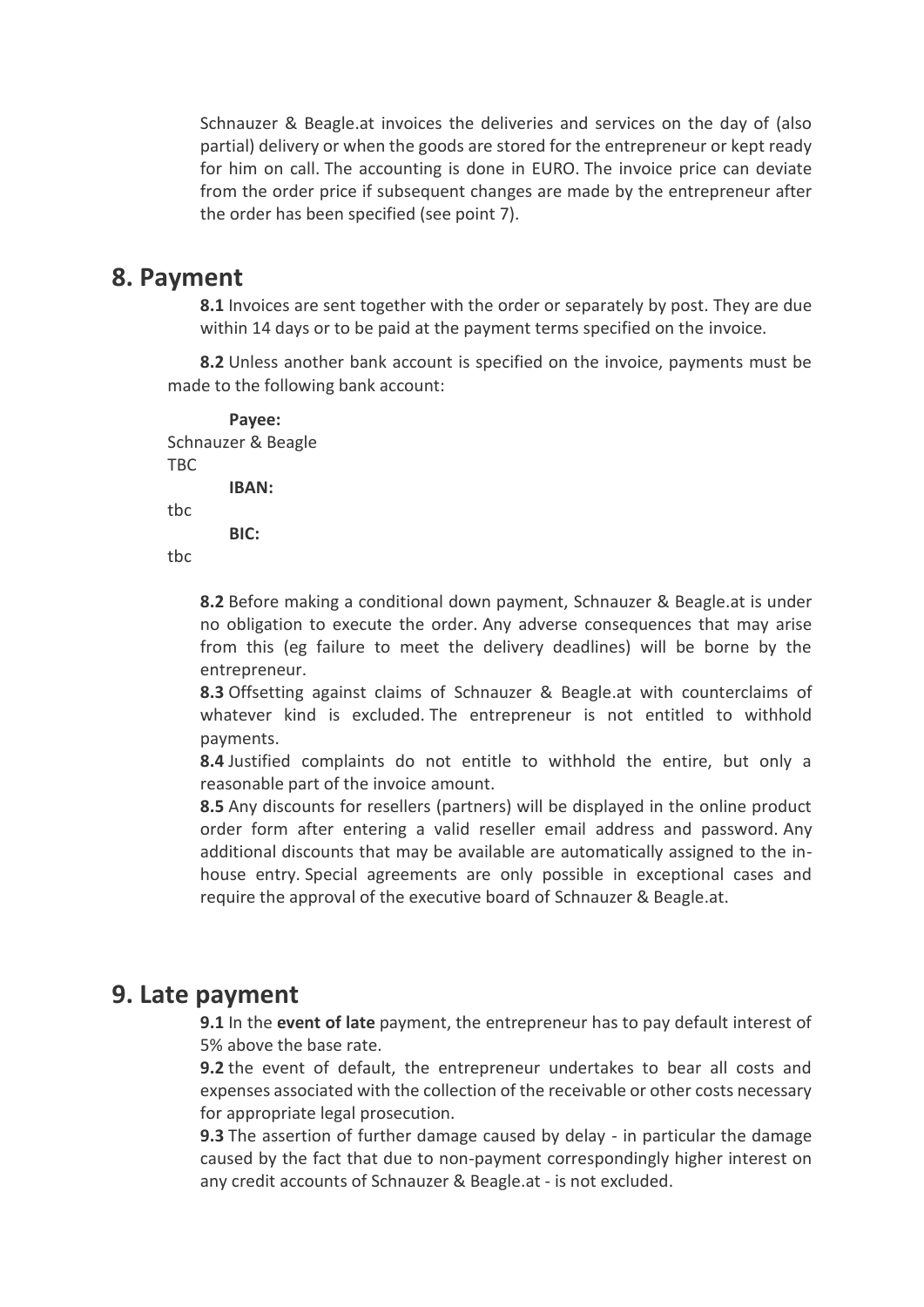**9.4** In the event of a delay in payment or a significant deterioration in the financial situation of the entrepreneur, Schnauzer & Beagle.at is entitled to demand immediate payment of all - not yet due - invoices, to request partial payments for the costs already incurred, to continue working on current orders to be performed in advance Make partial payments and the settlement of all outstanding invoice amounts dependent. In addition, Schnauzer & Beagle.at is entitled to withhold the goods that have not yet been delivered until all outstanding down payments, partial payments and invoice amounts have been paid in full, and to stop working on ongoing orders if the proportionate payments are not paid. Schnauzer & Beagle.at is also entitled to these rights if the entrepreneur does not make any payment despite a reminder that gives rise to the default.

**9.5** If the entrepreneur concludes the contract on behalf of a third party, he is liable for the collectability of the claim against that third party. Schnauzer & Beagle.at can only request payment of the outstanding claim from the entrepreneur after unsuccessful reminder from the third party.

**9.6** In the case of offsetting to third parties, the entrepreneur is **jointly and severally** liable for the payment of the invoice amount in addition to the invoice recipient.

### **10. Shipping**

**10.1** Schnauzer & Beagle delivers in the EU

**10.2** The currently possible shipping methods and their costs are displayed on the Schnauzer & Beagle website under "Shipping costs".

**10.3** Schnauzer & Beagle.at is entitled to deliver orders in partial deliveries. Partial invoices are also permitted for partial deliveries.

### **11. Delay in delivery**

**11.1** In the event of a delay in delivery, the entrepreneur must set a reasonable grace period of at least one week based on the respective order. After the grace period has expired without effect, the entrepreneur can withdraw from the contract by setting a new grace period of at least one week. The withdrawal must be made by registered letter.

**11.2** The right of withdrawal always relates only to the delivery or service part with regard to which there is a delay.

**11.3** If the entrepreneur withdraws from the contract due to a delay in delivery, the contract will be carried out step by step.

**11.4** The entrepreneur has to accept minor exceedances of the agreed delivery times or dates without being entitled to withdraw or to claim damages.

**11.5** In the event of force majeure or other unforeseeable, exceptional and no fault of your own (e.g. in the event of material procurement difficulties, operational disruptions, strikes, lockouts, lack of means of transport, official intervention, energy supply difficulties, etc.) - even if they occur with suppliers or suppliers Schnauzer & Beagle.at is released from the obligation to deliver for the duration of the disruption. If the delivery or service becomes impossible or unreasonable due to the above-mentioned circumstances, Schnauzer & Beagle.at is released from the service obligation. If the delay in performance lasts longer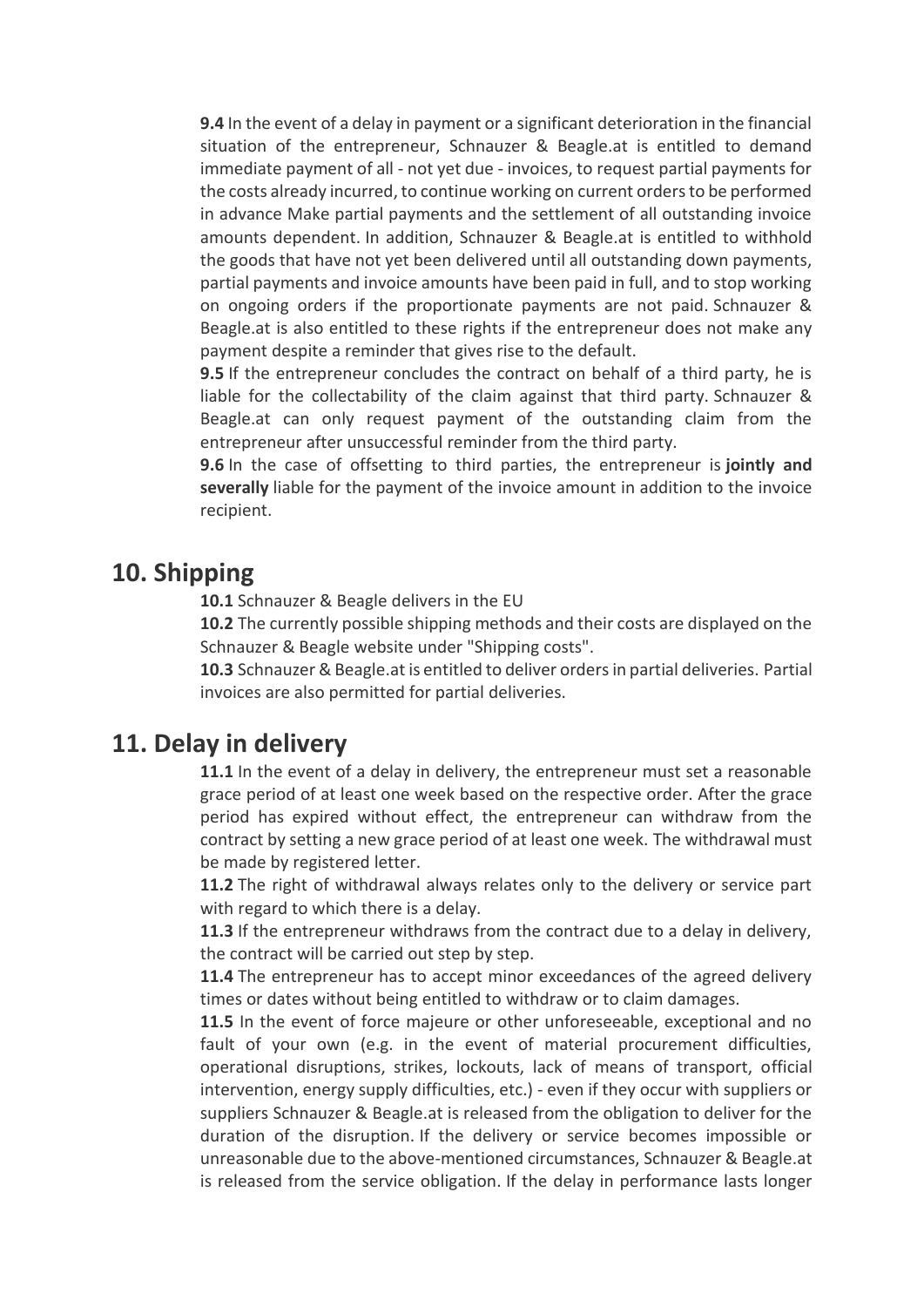than five weeks, the entrepreneur is entitled to withdraw from the contract. If the delivery time is extended or Schnauzer & Beagle.at is released from its performance obligation, the entrepreneur cannot derive any claims for damages from this. Schnauzer & Beagle.at can only refer to the above-mentioned circumstances if it notifies the entrepreneur immediately.

### **12. Delay in acceptance**

**12.1** The entrepreneur is obliged to immediately accept the goods sent in accordance with the contract or made available for collection.

**12.2** If the entrepreneur is in default of acceptance, Schnauzer & Beagle is entitled to store the goods for a period of four weeks at the risk and expense of the entrepreneur himself or with a freight forwarder (see point 17). After this period has expired or a further reasonable grace period has been set, durck.at is entitled to withdraw from the contract and to use the goods for other purposes.

#### **13. Warranty**

**13.1** In the case of partial delivery, these regulations apply to the delivered part. Defects in part of the delivered goods do not entitle the customer to object to the entire delivery.

**13.2** The entrepreneur must examine the delivered goods for defects. Open defects are to be reported to Schnauzer & Beagle immediately, clearly and in writing (notification of defects). Hidden defects must be reported to Schnauzer & Beagle immediately after discovery.

**13.3** Section 924 ABGB does not apply. The entrepreneur must prove the existence of the defect at the time of delivery.

**13.4** The right of recourse according to § 933b, second sentence ABGB expires two years after the service has been provided by Schnauzer & Beagle.at.

**13.5** In the **event of** justified complaints, Schnauzer & Beagle is at its own discretion, subject to the exclusion of other claims, may replace the delivery, up to the amount of the order value. The same applies in the event of a justified complaint about the rectification or replacement delivery. In the event of delayed, omitted or unsuccessful repair or replacement delivery, the entrepreneur can demand a reduction in the remuneration or withdraw from the contract.

**13.5 Schnauzer & Beagle.at** is only liable for consequential harm caused by a defect if Schnauzer & Beagle.at or a vicarious agent has acted with intent or gross negligence.

**13:6** Schnauzer & Beagle.at not liable for damages caused by faulty storage of the products on the part of the entrepreneur.

### **14. Limitation of liability**

**14.1** Claims for damages by the entrepreneur are excluded, unless the damage was caused by willful or grossly negligent actions. In the event of slight negligence, Schnauzer & Beagle.at is only liable for any personal injury.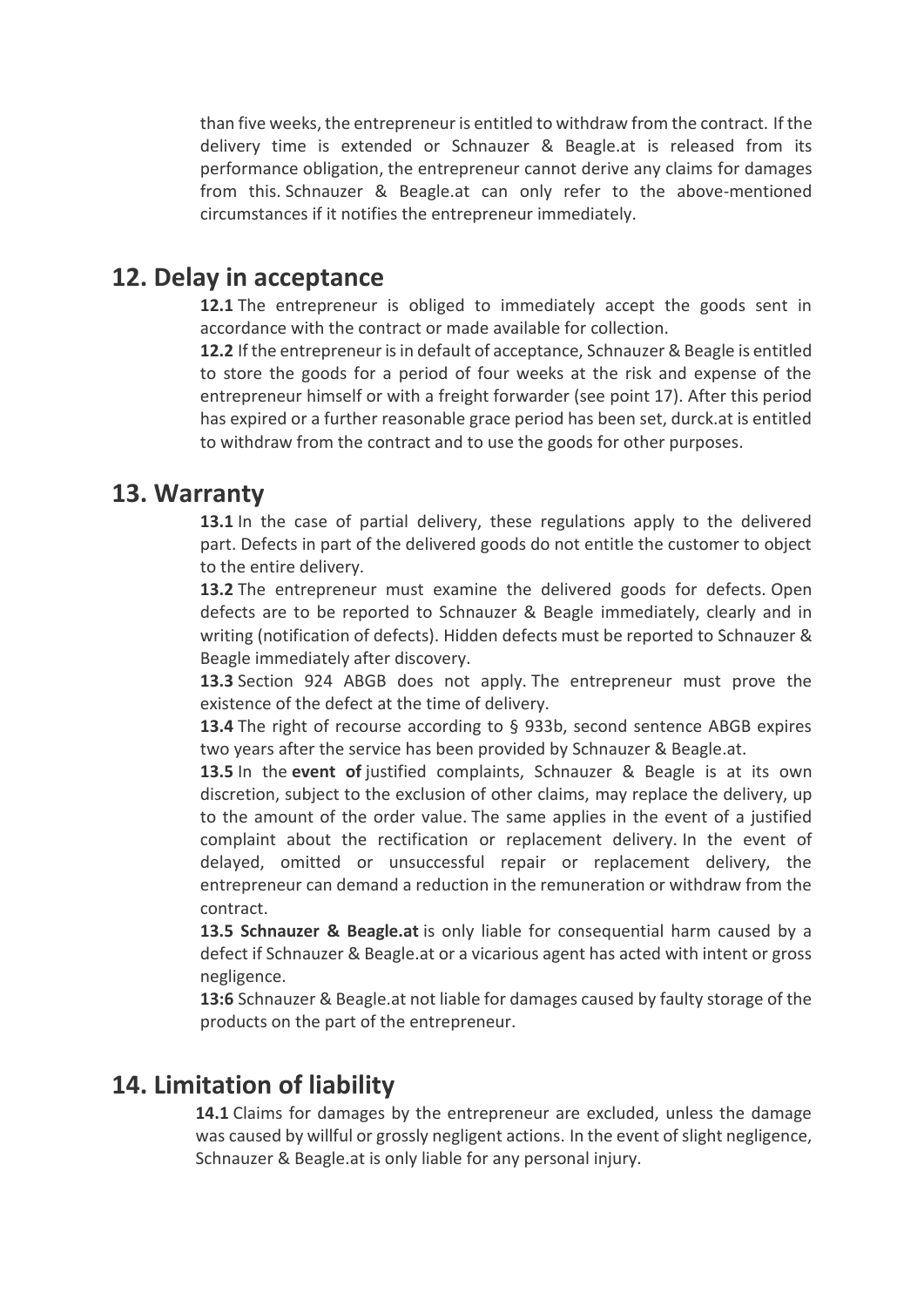**14.2** Schnauzer & Beagle.at is only liable for contract-typical, foreseeable damage. Furthermore, Schnauzer & Beagle.at's liability for each damage event is limited to the amount of the order. Liability for lost profits is excluded.

**14.3** In the event of liability, only monetary compensation can be requested.

**14.4** Claims for damages in the event of other forfeiture must be brought to court within six months of becoming aware of the damage and the damaging party. After one year from delivery or the provision of services by Schnauzer & Beagle.at, the entrepreneur bears the burden of proof.

**14.5** If Schnauzer & Beagle.at is liable, Schnauzer & Beagle.at is exempt from liability to the extent that existing and enforceable claims against supplying or processing companies are assigned to the entrepreneur.

**14.6** The subject of the contract only offers that certainty that can be expected taking into account the material-specific properties.

**14.7** The limitations of liability also apply to pre-contractual obligations, ie even if no contract is concluded.

### **15. Indemnification and indemnification**

**15.1** Schnauzer & Beagle.at must immediately notify the entrepreneur of such third-party claims and announce the dispute to it in the event of legal claims. If the entrepreneur does not join the procedure as a contestant of Schnauzer & Beagle.at as a result of the proclamation of the dispute, Schnauzer & Beagle.at is entitled to recognize the claimant's claim and to indemnify and indemnify the entrepreneur regardless of the legality of the recognized claim.

### **16. Final provisions**

**16.1** Austrian law applies. The provisions of the United Nations Convention on Contracts for the International Sale of Goods do not apply.

**16.2** For all legal disputes arising from the contractual relationship, which are subject to these terms and conditions, including those relating to the existence or non-existence of the contractual relationship, (a) for actions brought by Schnauzer & Beagle at the choice of Schnauzer & Beagle, the relevant court at the registered office of Schnauzer & Beagle or at the general place of jurisdiction of the entrepreneur, (b) for complaints against Schnauzer & Beagle only the relevant court at the headquarters of Schnauzer & Beagle is responsible.

**16.3**The contract language is English.

**16.4 The place of** performance for delivery and payment is the registered office of Schnauzer & Beagle.

**16.5** We undertake to participate in the dispute settlement procedure of the Internet Ombudsman: [www.ombudsmann.at.](http://www.ombudsmann.at/) For more information on the [types](http://www.ombudsmann.at/) of proceedings, go to [www.ombudsmann.at](http://www.ombudsmann.at/) .

The OS platform can also be used to settle disputes with our company: <https://ec.europa.eu/consumers/odr>

Our email address: info@schnauzerbeagle.com